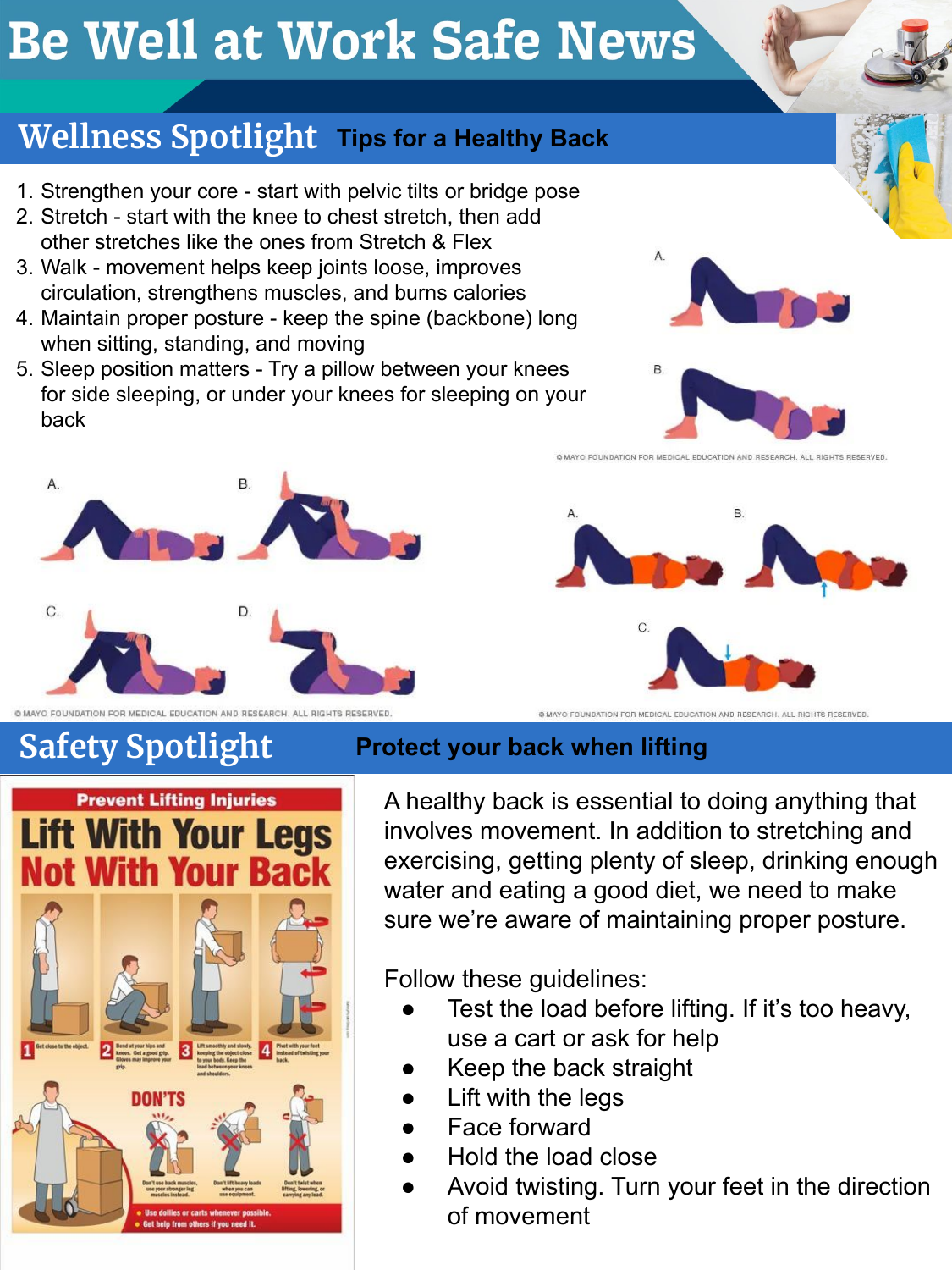### **Ergonomics Spotlight Sitting right to rest your back**



Your back muscles work constantly to hold your body up against 15 pounds of air and gravity. Be sure to give your back a rest break by sitting correctly in the chair. Sitting with lower and upper back touching the chair, provides support for the spine so the muscles of the back can relax. Be sure your shoulder blades are touching the chair so that your head is balanced and the spice is supported. Enjoy the release of tension in your neck and use abdominal breathing to increase the relaxation.

## *Quiz Name:*

### **DIRECTIONS:**

Put your name on the quiz and choose the best answer. You can complete the quiz verbally together in a group. Your Supervisor or Wellness Leader will email the quizzes and a photo of the group to Carla Jackson of the BWAW Safe Newsletter team: ckjackson@berkeley.edu

1. Circle the correct posture while lifting:



2. Match the correct word to finish each statement about proper lifting:

| Keep the back | a. close    |
|---------------|-------------|
| Hold the load | b. twisting |
| Avoid         | c. straight |

3. You should lean forward while sitting in your chair to relax. **True** or **False**

**Winners from last issue**: Devon HIllard (Cafe 3) Gerardo Cortez (ASUC) Clyde Aikins (ASUC) See Lin Yan (Unit 1) Mandy Miao Huang (Unit 1)

- 4. What is a good way to protect the back?
	- A. Lift mainly with legs
	- B. Strengthen the stomach muscles
	- C. Take relaxation breaks
	- D. Sit with back support
	- E. All of the above

5. Walking is one thing that can help keep my back healthy.

### **True or False**

6. To strengthen my core, I can do:

- A. Pelvic tilts
- B. Jumping jacks
- C. Bridge pose
- D. A and C



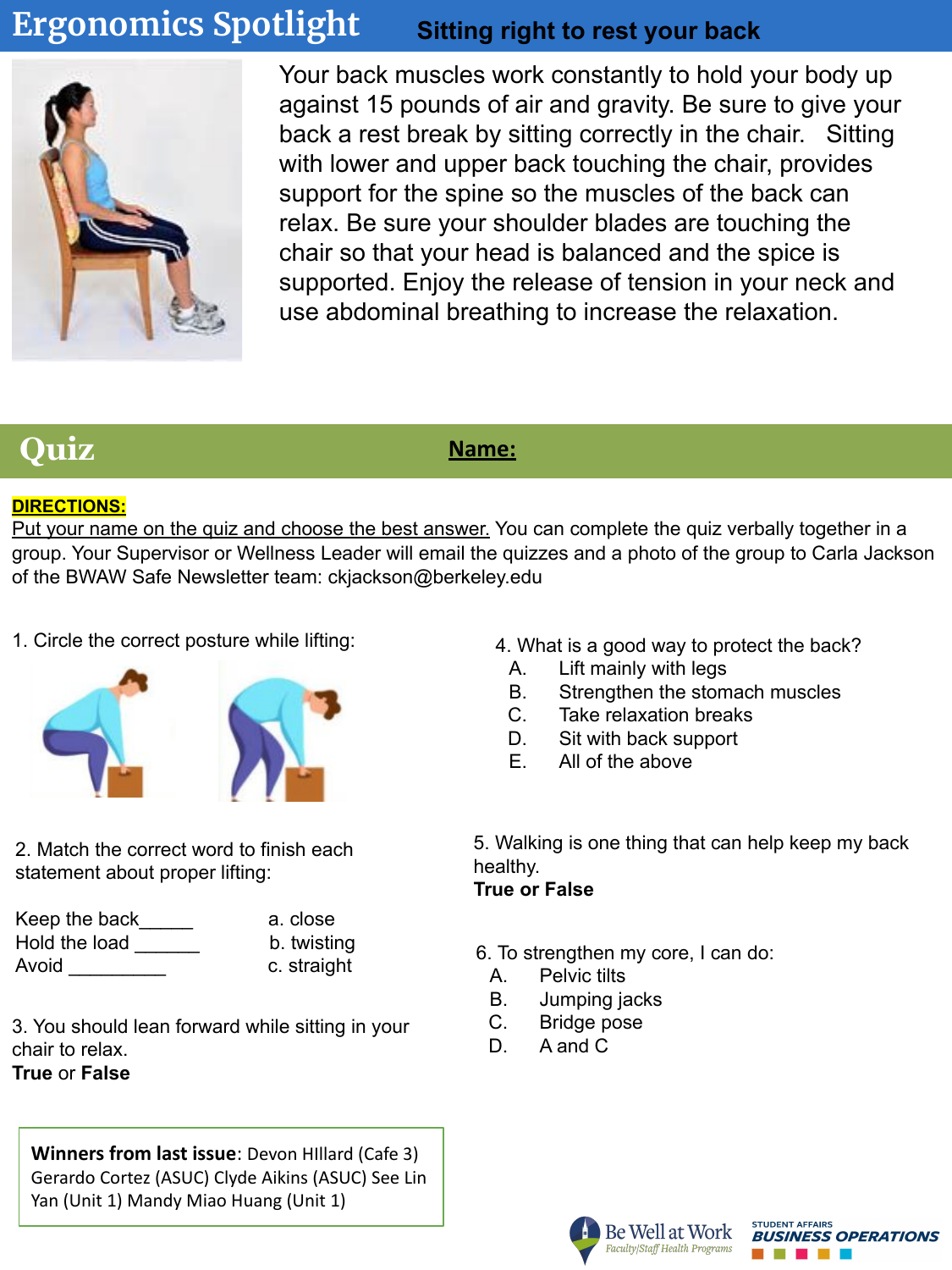# **Be Well at Work Safe News Estar Bien en el Trabajo: Noticias Seguras**

#### **Foco de bienestar Consejos para una espalda saludable**

- 1. Fortalezca su núcleo: comience con inclinaciones pélvicas o pose de puente
- 2. Estiramiento: comience con el estiramiento de la rodilla al pecho, luego agregue otros estiramientos como los de Stretch & Flex
- 3. Caminar: el movimiento ayuda a relajar las articulaciones, mejora la circulación, fortalece los músculos y quema calorías.
- 4. Mantenga una postura adecuada: mantenga la columna (columna vertebral) estirada al sentarse, pararse y moverse.
- 5. La posición para dormir es importante: pruebe con una almohada entre las rodillas para dormir de lado o debajo de las rodillas para dormir boca arriba.



@ MAYO FOUNDATION FOR MEDICAL EDUCATION AND RESEARCH, ALL RIGHTS RESERVED

## **Foco de seguridad Proteja su espalda al levantar**



Una espalda saludable es esencial para hacer cualquier cosa que implique movimiento. Además de estirarnos y hacer ejercicio, dormir lo suficiente, beber suficiente agua y comer una buena dieta, debemos asegurarnos de mantener una postura adecuada.

- Siga estas pautas:
- Pruebe la carga antes de levantarla. Si es demasiado pesado, use un carrito o pida ayuda.
- Mantén la espalda recta
- Levantar con las piernas
- Mirar hacia adelante
- Mantenga la carga cerca
- Evite torcer. Gire los pies en la dirección del movimiento.







@ MAYO FOUNDATION FOR MEDICAL EDUCATION AND RESEARCH, ALL RIGHTS RESEI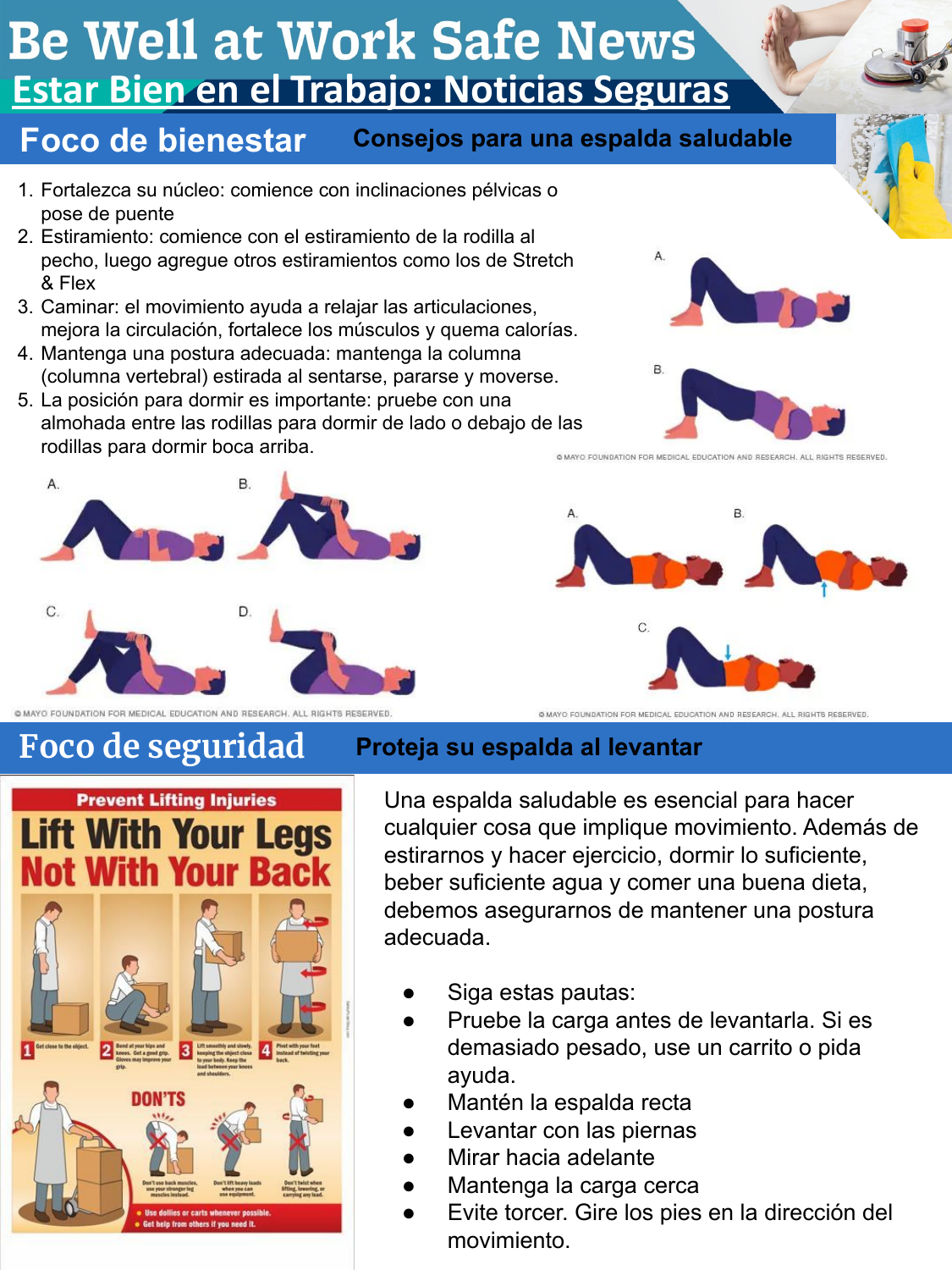#### **Foco de ergonomía Sentado derecho para descansar la espalda**



Los músculos de su espalda trabajan constantemente para sostener su cuerpo contra 15 libras de aire y gravedad. Asegúrese de darle un descanso a su espalda sentándose correctamente en la silla. Sentarse con la parte superior e inferior de la espalda tocando la silla proporciona apoyo a la columna para que los músculos de la espalda puedan relajarse. Asegúrese de que sus omóplatos toquen la silla para que su cabeza esté equilibrada y la especia esté apoyada. Disfrute de la liberación de la tensión en su cuello y use la respiración abdominal para aumentar la relajación.

### **Examen** *Nombre:*

### **DIRECCIONES:**

Pon tu nombre en el cuestionario y elige la mejor respuesta. Puede completar el cuestionario verbalmente en grupo. Su Supervisor o Líder de Bienestar le enviará por correo electrónico los cuestionarios y una foto del grupo a Carla Jackson del equipo BWAW Safe Newsletter: ckjackson@berkeley.edu

1. Encierre en un círculo la postura correcta mientras levanta:



2. Haga coincidir la palabra correcta para terminar cada declaración sobre el levantamiento adecuado:

| Mantén la espalda | a. cerrar     |
|-------------------|---------------|
| Aguanta la carga  | b. retortijón |
| Evitar            | c. derecho    |

3. Debe inclinarse hacia adelante mientras está sentado en su silla para relajarse. **¿Verdadero o falso?**

**Ganadores del último número:** Devon HIllard (Cafe 3) Gerardo Cortez (ASUC) Clyde Aikins (ASUC) See Lin Yan (Unit 1) Mandy Miao Huang (Unit 1)

4. ¿Cuál es una buena manera de proteger la espalda?

- A. Levantar principalmente con las piernas
- B. Fortalecer los músculos del estómago.
- C. Tome descansos de relajación
- D. Sentarse con respaldo
- E. Todo lo anterior

5. Caminar es una cosa que puede ayudar a mantener mi espalda saludable. **¿Verdadero o falso?**

6. Para fortalecer mi núcleo, puedo hacer:

- A. Inclinaciones pélvicas
- B. Saltos de tijera
- C. postura del puente
- D. A y C



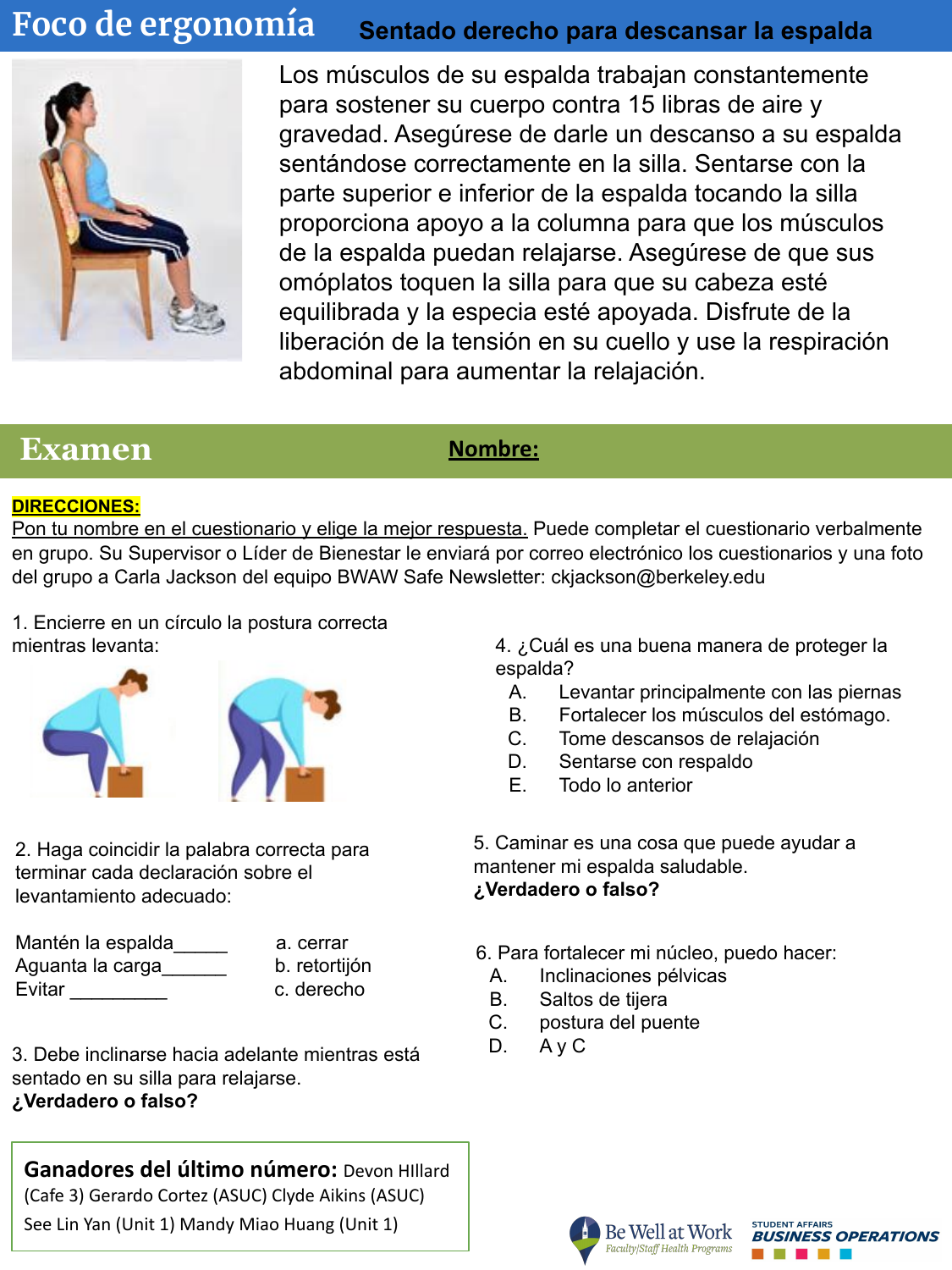# **Be Well at Work Safe News** 做好工作**:** 安全新闻

健康焦点

健康背部小贴士

- 1. 加强你的核心——从骨盆倾斜或桥式开始
- 2. 伸展 从膝盖到胸部伸展开始, 然后添加其他伸展, 如 Stretch & Flex 中的伸展
- 3. 步行 运动有助于保持关节松弛、改善血液循环、增强肌肉 和燃烧卡路里
- 4. 保持正确的姿势——坐着、站着和移动时保持脊椎(骨干)长
- 5. 睡眠姿势很重要 尝试在膝盖之间放置枕头以侧睡,或在膝 盖下放置枕头以仰卧









@ MAYO FOUNDATION FOR MEDICAL EDUCATION AND RESEARCH, ALL RIGHTS RESERVE

**6 MAYO FOUNDATION FOR MEDICAL EDUCATION AND RESEARCH. ALL RIGHTS RESERVED** 



安全聚光灯 举重时保护背部

健康的背部对于做任何涉及运动的事情都是必不可 少的。除了伸展和锻炼、充足的睡眠、喝足够的水和 良好的饮食外,我们还需要确保我们意识到保持正 确的姿势。

请遵循以下准则:

- 起吊前测试负载。如果太重,请使用推车或寻 求帮助
- 保持背部挺直
- 用腿抬起
- 面向前方
- 保持负载关闭
- 避免扭曲。将脚转向运动方向